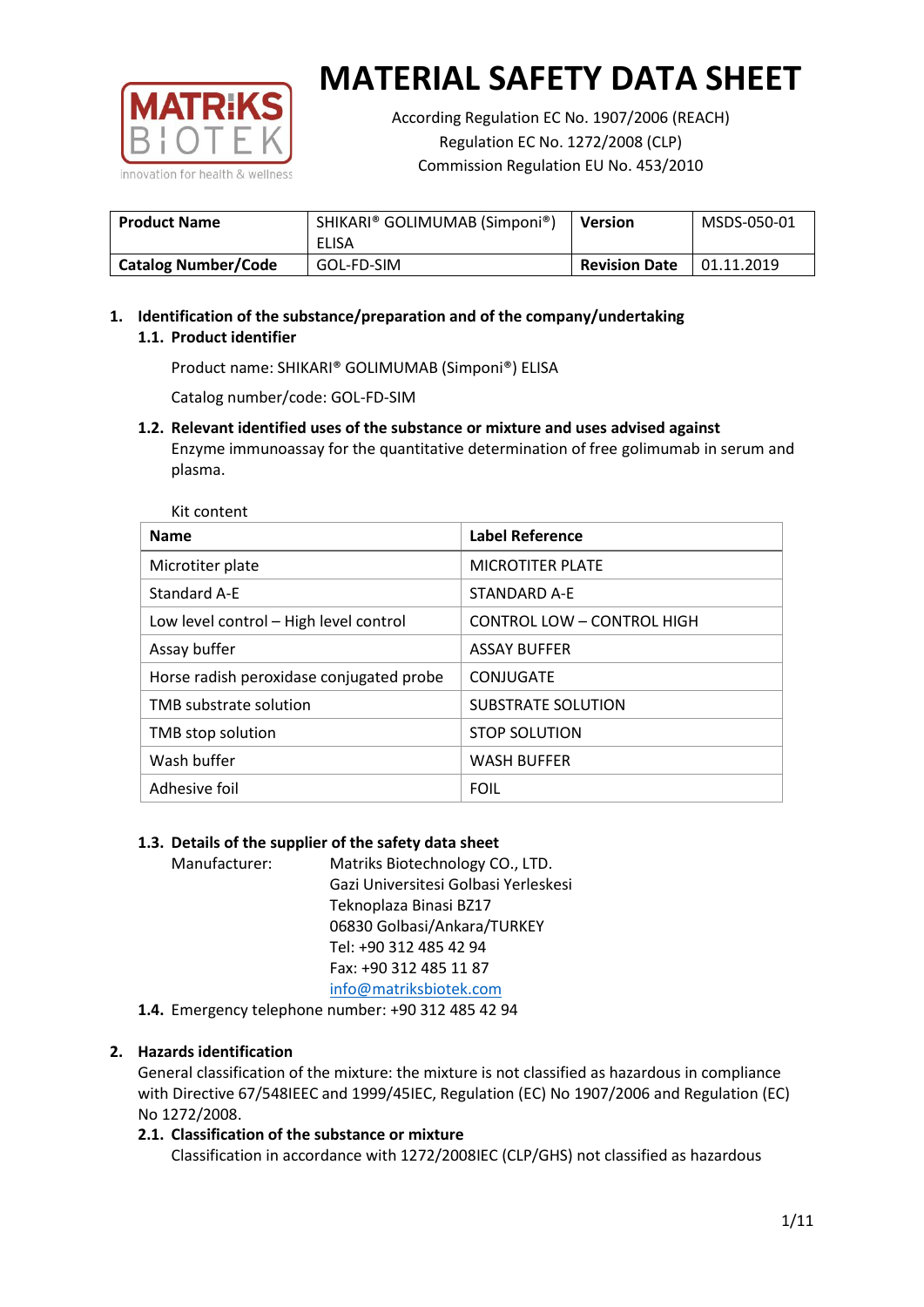

According Regulation EC No. 1907/2006 (REACH) Regulation EC No. 1272/2008 (CLP) Commission Regulation EU No. 453/2010

| <b>Product Name</b>        | SHIKARI® GOLIMUMAB (Simponi®)<br>ELISA | <b>Version</b>       | MSDS-050-01 |
|----------------------------|----------------------------------------|----------------------|-------------|
| <b>Catalog Number/Code</b> | GOL-FD-SIM                             | <b>Revision Date</b> | 01.11.2019  |

Classification in accordance with 67/548IEEC and 1999/45IEC (DPD) not classified as hazardous

## **2.2. Label elements**

This product is not under labelling according to Regulation (EC) n. 1272/2008

## **2.3. Other hazards**

Results of PBT and vPvB assessment: The substances in the mixture do not meet the PBT/vPvB criteria according to REACH (content <0,1% w/w), annex XIII; the substances in the mixture are not included in the Candidate List of SVHC.

**Note:** This product is intended for laboratory use by professional uses only. Use appropriate personal protective equipment while working with the reagents provided.

## **3. Composition/information on ingredients**

#### **3.1. Substances**

| <b>Stop Solution</b>               |                                                                                                                           |
|------------------------------------|---------------------------------------------------------------------------------------------------------------------------|
| Ingredient                         | Hydrochloric Acid (HCL) Index No. 017-002-01-X                                                                            |
| CAS No (EC No)                     | 7647-01-0(231-595-7)                                                                                                      |
| Containing Conc. (%)               | <5,0* (Dilution is not classified as hazardous<br>according to the European Regulation<br>67/548/EEC and 1272/2008/EC)    |
| form)                              | Classification according to regulation (EC) No 1272/2008 (CLP) (related to the concentrated                               |
| Hazard Class and Category Codes(s) | Skin Corr. 1B STOT SE 3                                                                                                   |
| Hazard Statement Code(s)           | H314, H335                                                                                                                |
| Pictogram, Signal Word Code(s)     | GHS05, GHS07, Dgr                                                                                                         |
| Specific Conc. Limits, M-factors   | Skin Corr. 1B; H314: C≥25%<br>Skin Irrit. 2; H315: 10%≤C<25 %<br>Eye Irrit. 2, H319: 10%≤C<25 %<br>STOT SE 3; H355: C≥10% |
| Directive 67/548/EEC               | C; R34-37: C≥25%<br>Xi; R36/37/38: 10%≤C<25%                                                                              |

#### **3.2. Mixtures**

| <b>Standards, Controls, Assay Buffer</b> |                                     |
|------------------------------------------|-------------------------------------|
| Ingredient                               | Sodium Azide Index no. 011-004-00-7 |
| CAS No (EC No)                           | 26628-22-8 (247-852-1)              |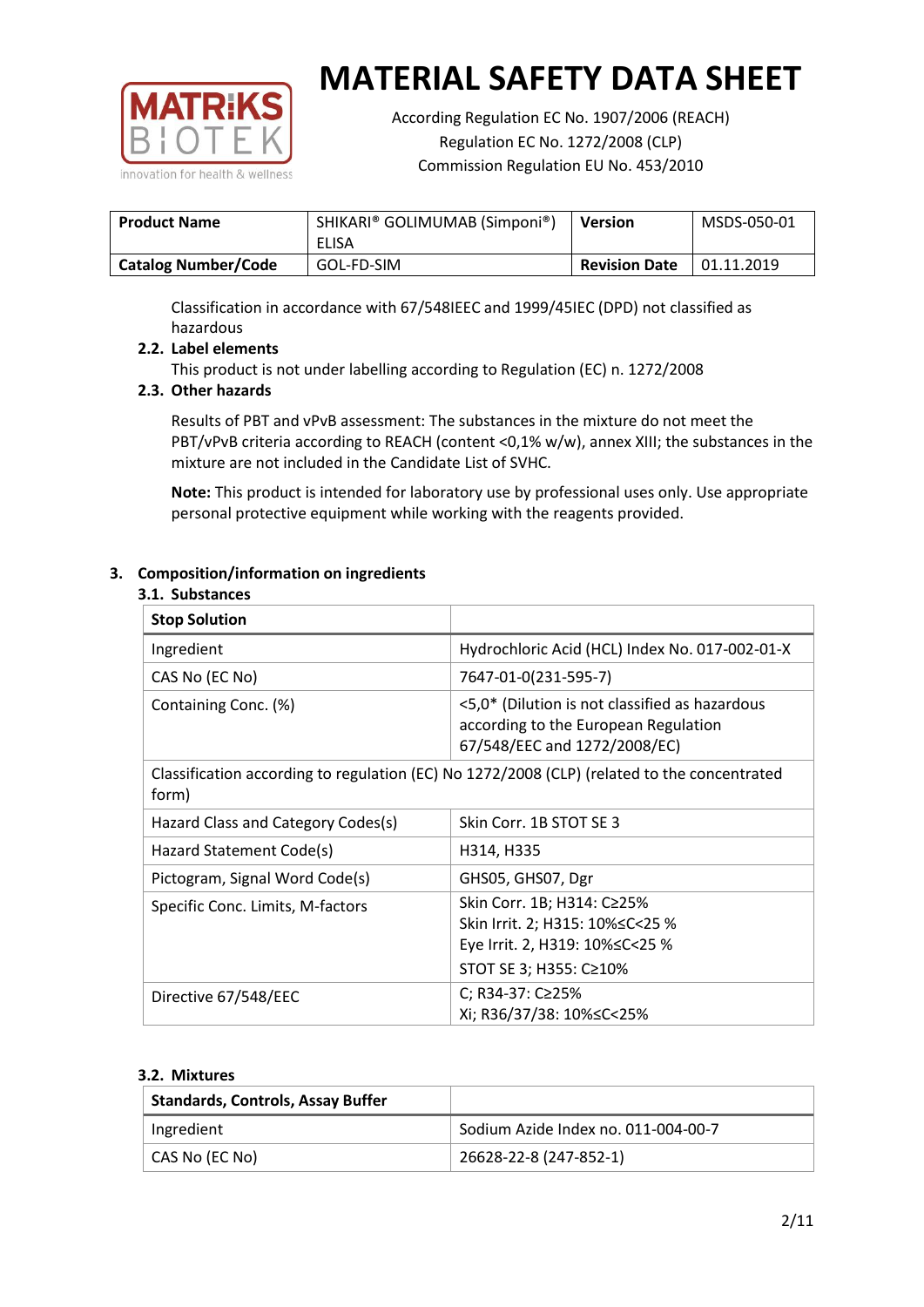

According Regulation EC No. 1907/2006 (REACH) Regulation EC No. 1272/2008 (CLP) Commission Regulation EU No. 453/2010

| <b>Product Name</b>        | SHIKARI® GOLIMUMAB (Simponi®)<br>ELISA | <b>Version</b>       | MSDS-050-01 |
|----------------------------|----------------------------------------|----------------------|-------------|
| <b>Catalog Number/Code</b> | GOL-FD-SIM                             | <b>Revision Date</b> | 01.11.2019  |

| Containing Conc. (%)               | <0,001 % (Dilution is not classified as hazardous<br>according to the European Regulation<br>67/548/EEC and 1272/2008/EC) |
|------------------------------------|---------------------------------------------------------------------------------------------------------------------------|
| form)                              | Classification according to regulation (EC) No 1272/2008 (CLP) (related to the concentrated                               |
| Hazard Class and Category Codes(s) | Acute Tox. 2 (oral)                                                                                                       |
|                                    | Acute Tox. 1 (dermal)                                                                                                     |
|                                    | STOT RE 2                                                                                                                 |
|                                    | Acute Aquatic 1                                                                                                           |
|                                    | Aquatic Chronic 1                                                                                                         |
| Hazard Statement Code(s)           | H300, H310, H373, H400, H410                                                                                              |
| Pictogram, Signal Word Code(s)     | GHS06, GHS08, GHS09                                                                                                       |
| Specific Conc. Limits, M-factors   | M-Factor-Aquatic Acute:1                                                                                                  |
| Directive 67/548/EEC               | R23/24/25-36/37/38-50/53                                                                                                  |

| Conjugate                          |                                                                                                                                                  |
|------------------------------------|--------------------------------------------------------------------------------------------------------------------------------------------------|
| Ingredient                         | Proclin 150 Index no. 613-167-00-5                                                                                                               |
|                                    | Proclin 150 is a mixture of substances of the<br>components, 5-Chloro-2-methyl-4-isothiazolin-3-<br>one and 2-Methyl-2H -isothiazol-3-one (3:1). |
| CAS No (EC No)                     | 55965-84-9                                                                                                                                       |
| Containing Conc. (%)               | <0,0015% (Dilution is not classified as hazardous<br>according to the European Regulation<br>67/548/EEC and 1272/2008/EC)                        |
| form)                              | Classification according to regulation (EC) No 1272/2008 (CLP) (related to the concentrated                                                      |
| Hazard Class and Category Codes(s) | Acute Tox. 3                                                                                                                                     |
|                                    | Skin Corr. 1B                                                                                                                                    |
|                                    | Skin Sens. 1                                                                                                                                     |
|                                    | <b>Acute Aquatic 1</b>                                                                                                                           |
|                                    | Aquatic Chronic 1                                                                                                                                |
| Hazard Statement Code(s)           | H301, H311, H314, H317, H331, H400, H410                                                                                                         |
| Pictogram, Signal Word Code(s)     | GHS05, GHS07, GHS09                                                                                                                              |
| Specific Conc. Limits, M-factors   | ≥0,6%: Skin Corr. 1B, H314<br>0,06 - < 0,6%: Skin Irrit. 2, H315<br>0,06 - < 0,6 %: Eye Irrit. 2, H319                                           |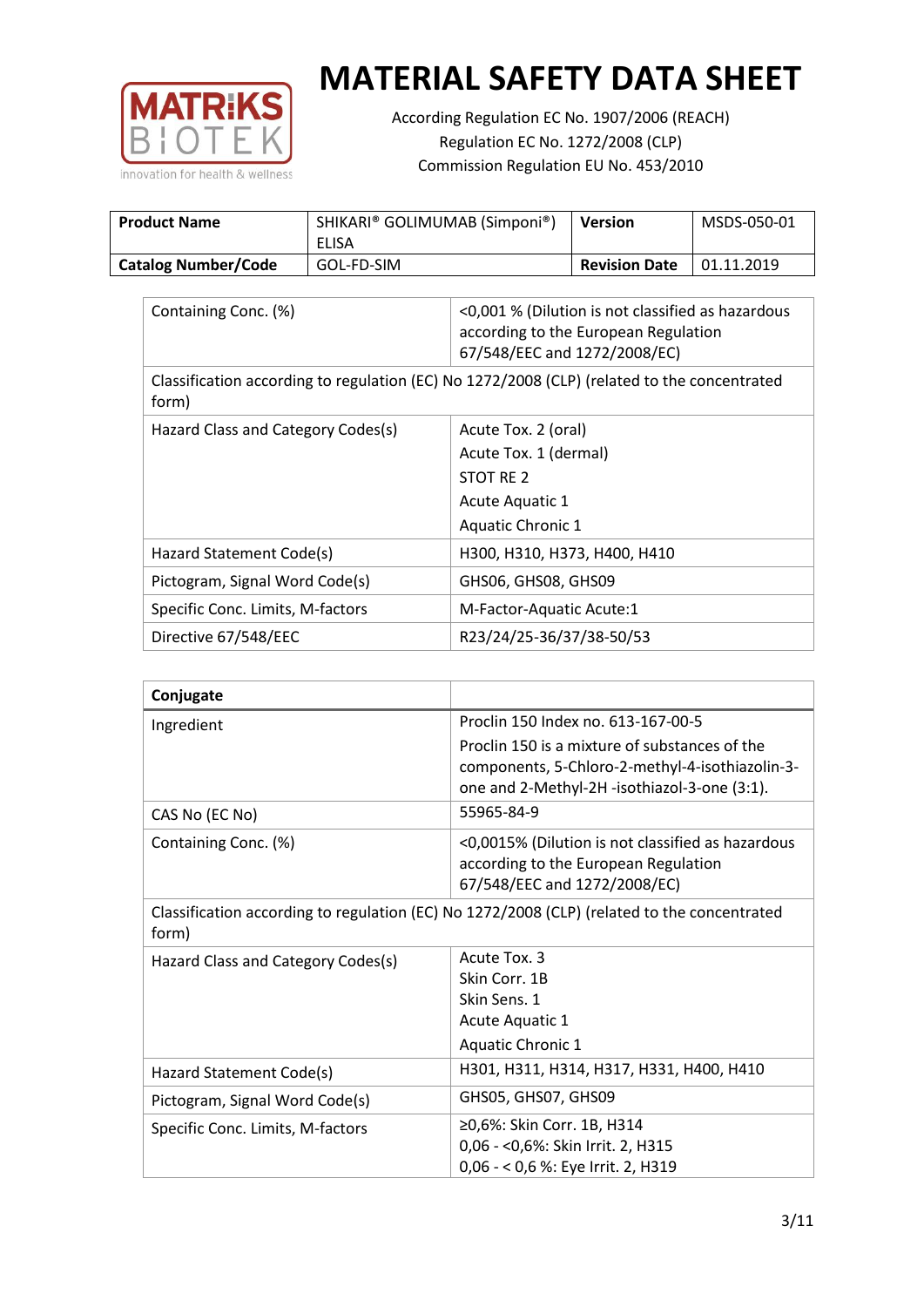

According Regulation EC No. 1907/2006 (REACH) Regulation EC No. 1272/2008 (CLP) Commission Regulation EU No. 453/2010

| <b>Product Name</b>        | SHIKARI® GOLIMUMAB (Simponi®)<br>ELISA | <b>Version</b>       | MSDS-050-01 |
|----------------------------|----------------------------------------|----------------------|-------------|
| <b>Catalog Number/Code</b> | GOL-FD-SIM                             | <b>Revision Date</b> | 01.11.2019  |

|                      | ≥0,0015 %: Skin Sens. 1, H317                |
|----------------------|----------------------------------------------|
|                      | M-Factor - Aquatic Acute: 10                 |
| Directive 67/548/EEC | T; N R:23/24/25-34-35-50/53                  |
|                      | $\frac{1}{2}$ S: (2-)26-28-36/37/39-45-60-61 |

## **4. First-aid measures**

## **4.1. Description of first aid measures**

General advice: No special measures required. Consult physician in case of complaints. If inhaled: Supply fresh air.

In case of skin contact: Immediately flush skin with plenty of water. Cold water may be used. Remove contaminated clothing and shoes.

In case of eye contact: Check for and remove any contact lenses. Immediately flush eyes with plenty of water for at least 15 minutes. Cold water may be used. If swallowed: Rinse mouth with plenty of water

## **4.2. Most important symptoms and effects, both accurate and delayed**

There are no hazards under normal use conditions. Direct contact with eyes may cause slight and temporary irritation. Swallowing of larger amounts may lead to stomachache, vomiting or diarrhea.

## **4.3. Indication of any immediate medical attention and special treatment needed** No specific therapy known. Use supportive and symptomatic treatment.

## **5. Fire-fighting measures**

## **5.1. Extinguishing media**

Suitable extinguishing media: Water spray, alcohol resistant foam, dry-powder, carbon dioxide

Unsuitable extinguishing media: Direct water stream

- **5.2. Special hazards arising from the substance mixture** To the best of our knowledge, no special hazards can be defined
- **5.3. Advice for fire-fighters** No data available.

## **6. Accidental release measures**

- **6.1. Personal precautions, protective equipment and emergency procedures** Wear appropriate protective gloves and clothes.
- **6.2. Environmental precautions**

Dilute with plenty of water. Do not allow to enter sewers/surface or ground water.

#### **6.3. Methods and materials for containment and cleaning up**

Absorb with liquid-binding material (sand, diatomite, acid binders, universal binders, sawdust).

**6.4. Reference to other sections**

For personal protection see section 8.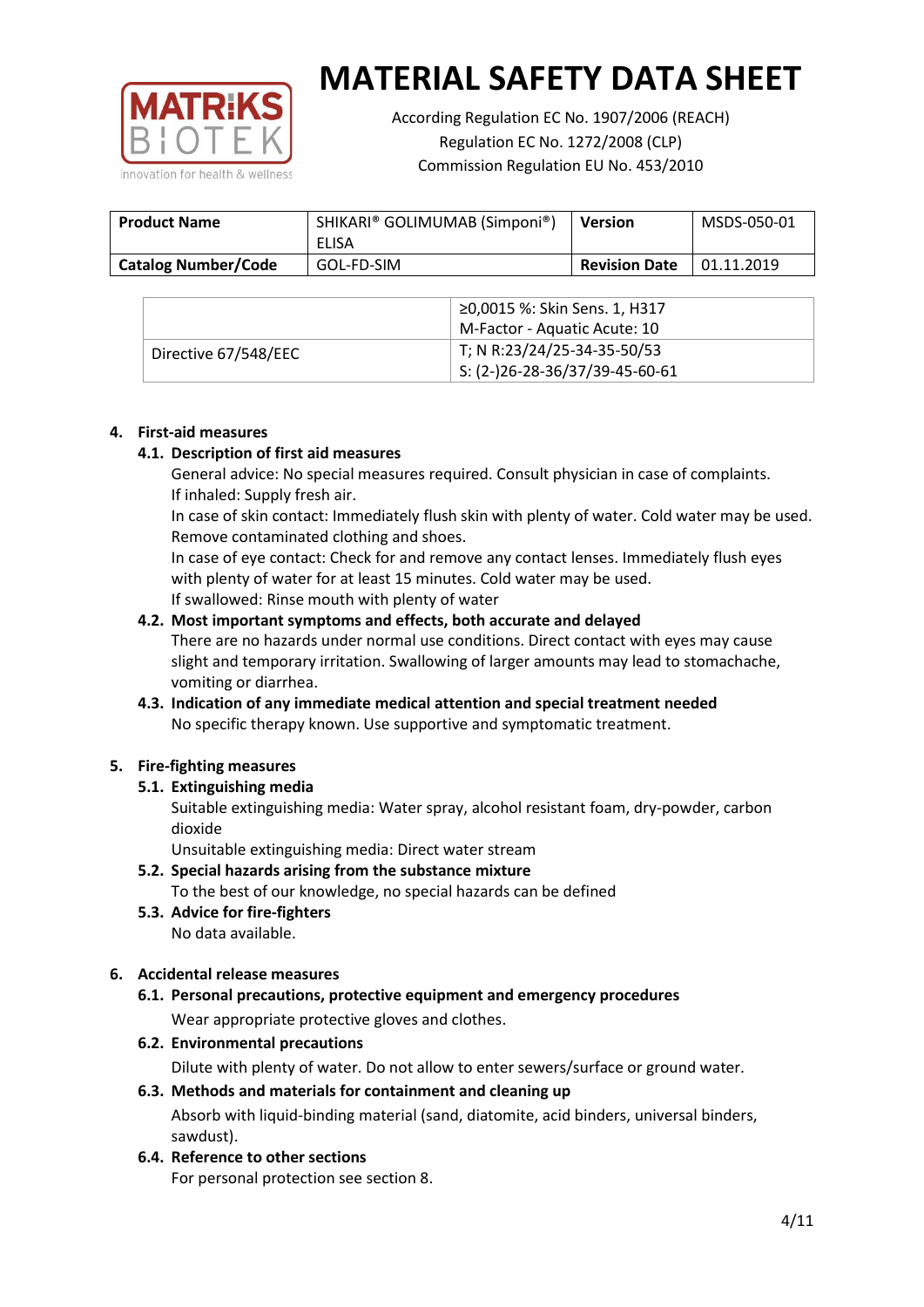

According Regulation EC No. 1907/2006 (REACH) Regulation EC No. 1272/2008 (CLP) Commission Regulation EU No. 453/2010

| <b>Product Name</b>        | SHIKARI® GOLIMUMAB (Simponi®)<br>ELISA | <b>Version</b>       | MSDS-050-01 |
|----------------------------|----------------------------------------|----------------------|-------------|
| <b>Catalog Number/Code</b> | GOL-FD-SIM                             | <b>Revision Date</b> | 01.11.2019  |

For disposal see section 13.

## **7. Handling and storage**

## **7.1. Precautions for safe handling**

Use all reagents in accordance with the relevant package insert provided with the product. Do not smoke, eat, drink or apply cosmetics in areas where kit reagents are handled. Wear disposable latex gloves when handling reagents.

Never pipet by mouth and avoid contact of reagents and specimens with skin and mucous membranes.

Handling should be done in accordance with the procedures defined by an appropriate national biohazard safety guideline or regulation.

Use all reagents in accordance with the relevant package insert provided with the product.

## **7.2. Conditions for safe storage, including any incompatibilities**

Store in tightly closed original packages or appropriately labeled alternate vessels. Store in dry, bunded areas. Keep away from direct sunlight and heat sources. Recommended storage temperature: 10-30°C (shipment), 2-8°C (long term storage). Protect from freezing. Keep away from food and drinks. Keep away from acids and heavy metals. Keep out of the reach of children.

## **7.3. Specific end uses**

For EU diagnostic product. For the rest of the world "Research use only".

## **8. Exposure controls/personel protection**

#### **8.1. Control parameters**

Indicative occupational exposure limit ES (2000/39IEC, Directive 2006/15IEC and Directive 2009/161IEC):

| <b>CAS</b> | <b>Substance</b> | Indicative occupational exposure limit |                       |
|------------|------------------|----------------------------------------|-----------------------|
|            | name             |                                        |                       |
| 26628-22-8 | Sodium Azide     | OEL mean (time-weighted 8 h):          | 0,1 mg/m <sup>3</sup> |
|            |                  | OEL short term (LS min):               | 0,3                   |
|            |                  | Notation: Skin                         |                       |

National work-place occupational exposure limits (only selected lands are displayed):

| <b>CAS</b> | <b>Substance</b> | <b>Occupational exposure limits</b> |                         |  |
|------------|------------------|-------------------------------------|-------------------------|--|
|            | name             |                                     |                         |  |
| 26628-22-8 | Sodium Azide     | Turkey                              |                         |  |
|            |                  | PEL:                                | $0,1 \,\mathrm{mg/m^3}$ |  |
|            |                  | $NPEL-P$ :                          | 0,3 mg/m <sup>3</sup>   |  |
|            |                  | D - absorb through skin             |                         |  |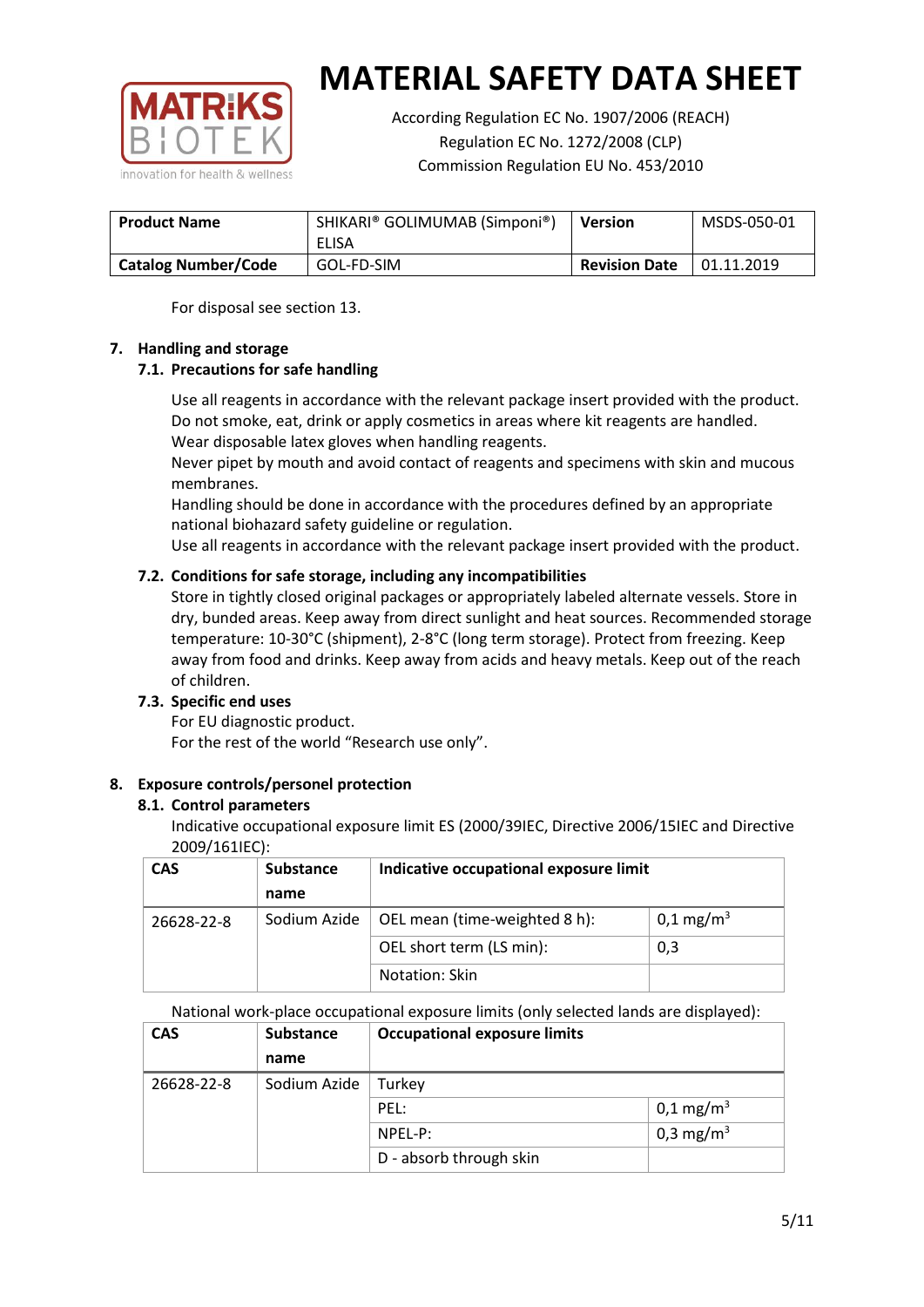

According Regulation EC No. 1907/2006 (REACH) Regulation EC No. 1272/2008 (CLP) Commission Regulation EU No. 453/2010

| <b>Product Name</b>        | SHIKARI® GOLIMUMAB (Simponi®)<br><b>ELISA</b> | <b>Version</b>       | MSDS-050-01 |
|----------------------------|-----------------------------------------------|----------------------|-------------|
| <b>Catalog Number/Code</b> | GOL-FD-SIM                                    | <b>Revision Date</b> | 01.11.2019  |

|  | I - irritating to mucosa (eye, airways) |                       |
|--|-----------------------------------------|-----------------------|
|  | and skin                                |                       |
|  | Government Regulation no.               |                       |
|  | 361/2007 Coll.                          |                       |
|  | Slovakia                                |                       |
|  | NPEL mean:                              | $0,1 \text{ mg/m}^3$  |
|  | NPEL short-term:                        | 0,3 mg/m <sup>3</sup> |
|  | Note K: absorbed through skin           |                       |
|  | Regulation 300/2007 Coll. (SK),         |                       |
|  | Appendix 1                              |                       |
|  | Germany                                 |                       |
|  | AGW - time weighted mean:               | $0,2 \text{ mg/m}^3$  |
|  | Short-term factor:                      | 2(1)                  |
|  | 1RGS-900                                |                       |
|  | United Kingdom                          |                       |
|  | TWA:                                    | $0,1 \text{ mg/m}^3$  |
|  | STEL:                                   | 0,3 mg/m <sup>3</sup> |
|  | France                                  |                       |
|  | TWA:                                    | $0,1 \text{ mg/m}^3$  |
|  | STEL:                                   | 0,3 mg/m <sup>3</sup> |

#### Other recommended values: not set

| <b>CAS</b> | Substance name $\vert$ OEL - equivalents |  |
|------------|------------------------------------------|--|
|            | $\overline{\phantom{0}}$                 |  |
|            |                                          |  |

Indicative biological limits (Turkey, *432/2003* Coll.): not set

| Substance                | Evaluated as             | Limit values             |
|--------------------------|--------------------------|--------------------------|
| $\overline{\phantom{0}}$ | $\overline{\phantom{0}}$ | $\overline{\phantom{0}}$ |

DNEL: not available for the mixture. PNEC: not available for the mixture.

## **8.2. Exposure controls**

General hygiene directives should be considered.

Keep away from food stuffs and beverages. Wash hands before breaks and at the end of the working day

#### **Personal protective equipment:**

| <b>Respiratory protection:</b> | Not required                                                      |
|--------------------------------|-------------------------------------------------------------------|
| Skin protection                | Protective gloves of nitrile or nature latex, satisfying the norm |
|                                | <b>DIN EN 455</b>                                                 |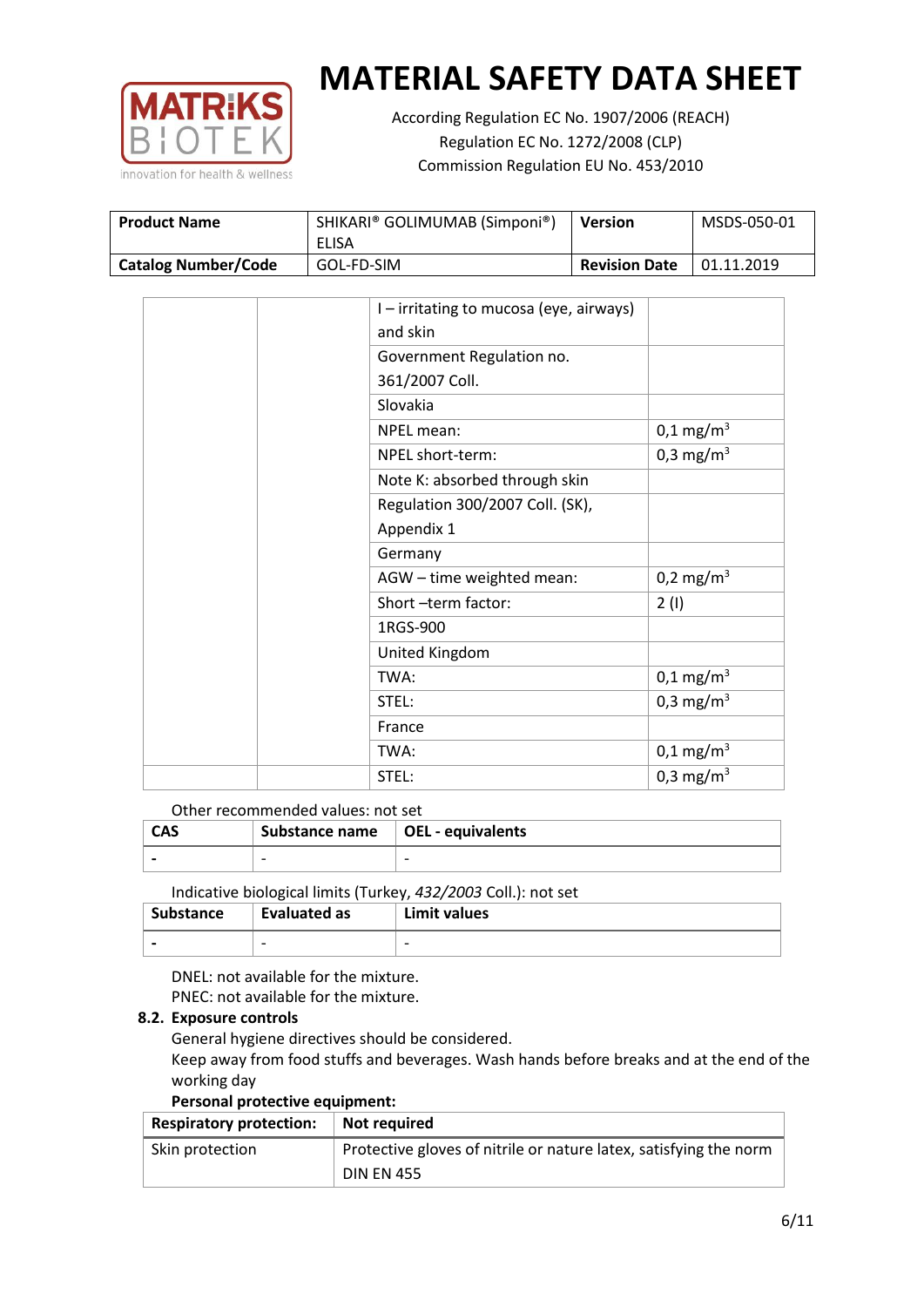

According Regulation EC No. 1907/2006 (REACH) Regulation EC No. 1272/2008 (CLP) Commission Regulation EU No. 453/2010

| <b>Product Name</b>        | SHIKARI® GOLIMUMAB (Simponi®)<br>ELISA | <b>Version</b>       | MSDS-050-01 |
|----------------------------|----------------------------------------|----------------------|-------------|
| <b>Catalog Number/Code</b> | GOL-FD-SIM                             | <b>Revision Date</b> | 01.11.2019  |

| Eye/Face protection | Safety glasses with side shields confirming to EN 166 (EN),<br>NIOSH (US) |
|---------------------|---------------------------------------------------------------------------|
| Body protection     | Impenetrable protective clothing                                          |

## **9. Physical and chemical properties**

## **9.1. Information on basic physical and chemical properties**

| <b>COMPONENT</b>       | <b>APPEARANCE</b> | <b>ODOR</b>     | pH             |
|------------------------|-------------------|-----------------|----------------|
| Microtiter plate       | Solid, white      | <b>Odorless</b> | Not applicable |
| Standards and controls | Liquid, colorless | Odorless        | $7,4 \pm 0,05$ |
| Conjugate              | Liquid, red       | <b>Odorless</b> | $7,4 \pm 0,05$ |
| Assay buffer           | Liquid, blue      | <b>Odorless</b> | $7,4 \pm 0,05$ |
| Substrate solution     | Liquid, colorless | Odorless        | $3,6 - 3,8$    |
| Stop solution          | Liquid, colorless | Odorless        | $<$ 1          |
| Wash buffer            | Liquid, colorless | Odorless        | $7,4 \pm 0,05$ |

| <b>For All Components</b>                    |                                              |  |  |
|----------------------------------------------|----------------------------------------------|--|--|
| Odor threshold                               | No data available                            |  |  |
| Melting point/freezing point                 | No data available                            |  |  |
| Initial boiling point and range              | No data available                            |  |  |
| Flash point                                  | No data available                            |  |  |
| <b>Evaporation rate</b>                      | No data available                            |  |  |
| Flammability (solid, gas)                    | No data available                            |  |  |
| Upper/lower flammability or explosive limits | No data available                            |  |  |
| Vapour pressure                              | No data available                            |  |  |
| Vapour density                               | No data available                            |  |  |
| Relative density                             | No data available                            |  |  |
| Solubility(ies)                              | Fully miscible                               |  |  |
| Partition coefficient: n-octanol water       | No data available                            |  |  |
| Auto-ignition temperature                    | Product is not self-igniting                 |  |  |
| Decomposition temperature                    | No data available                            |  |  |
| Viscosity                                    | No data available                            |  |  |
| <b>Explosive properties</b>                  | Product does not present an explosion hazard |  |  |
| Oxidizing properties                         | No data available                            |  |  |

## **9.2. Other information**

No other information available.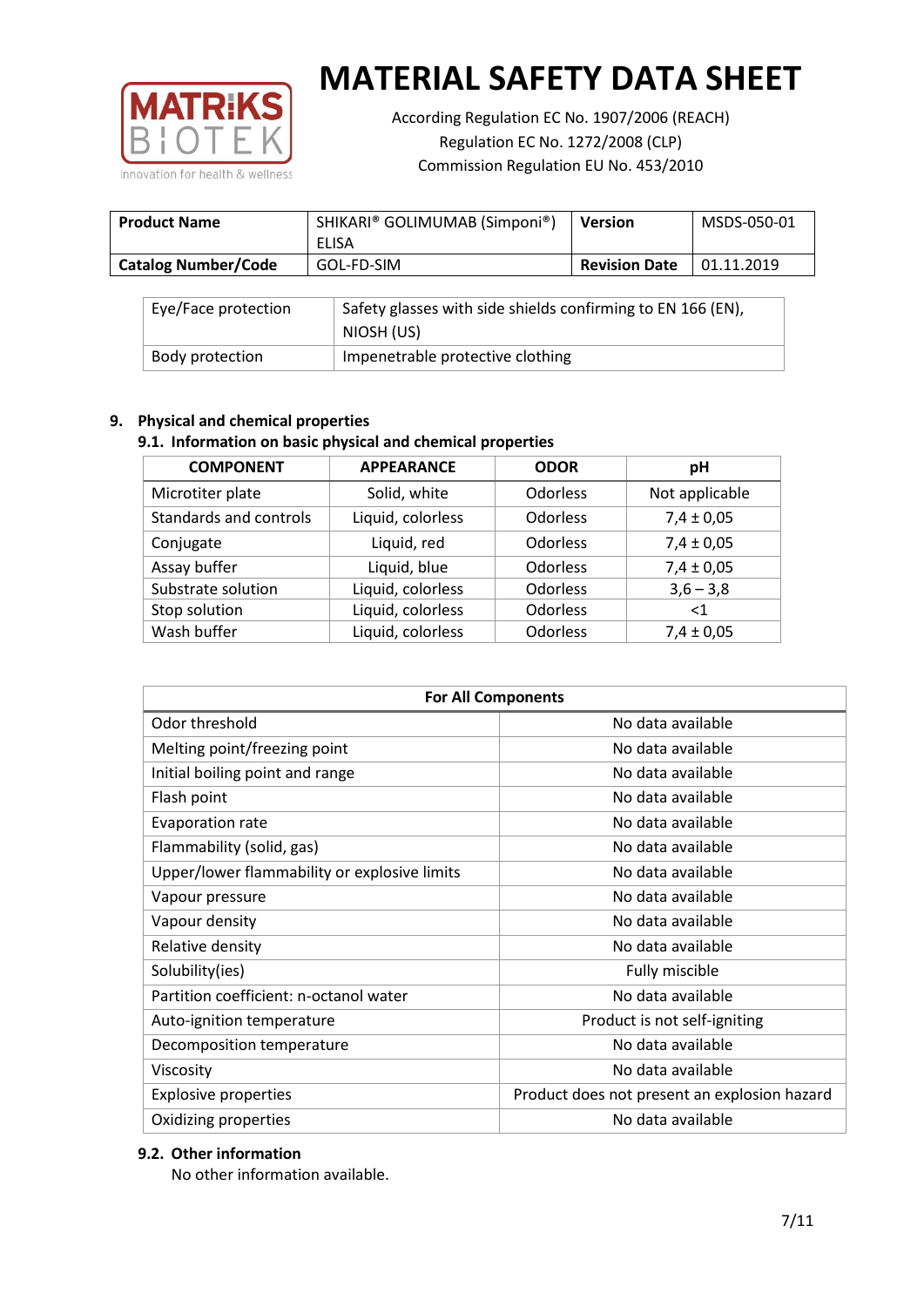

According Regulation EC No. 1907/2006 (REACH) Regulation EC No. 1272/2008 (CLP) Commission Regulation EU No. 453/2010

| <b>Product Name</b>        | SHIKARI® GOLIMUMAB (Simponi®)<br>ELISA | <b>Version</b>       | MSDS-050-01 |
|----------------------------|----------------------------------------|----------------------|-------------|
| <b>Catalog Number/Code</b> | GOL-FD-SIM                             | <b>Revision Date</b> | 01.11.2019  |

## **10. Stability and reactivity**

## **10.1. Reactivity**

Not reactive under normal conditions of storage and manipulation. Sodium azide has been reported to form lead or copper azide in laboratory plumbing (heavy metals) which may explode on percussion. Treatment of sodium azide with strong acids gives hydrazoic acid, which is also extremely toxic.

## **10.2. Chemical stability**

Mixture is chemically stable under normal conditions of storage and manipulation. Overheating may cause thermal decomposition.

## **10.3. Possibility of hazardous reactions**

Sodium azide has been reported to form lead or copper azide in laboratory plumbing (heavy metals) which may explode on percussion.

#### **10.4. Conditions to avoid**

Stable under normal conditions. Keep away from direct sunlight and heat sources. Do not mix with strong acids and heavy metals.

#### **10.5. Incompatible materials**

Strong acids, heavy metals, halogenated hydrocarbons.

## **10.6. Hazardous decomposition products**

Material does not decompose at ambient temperatures. Incomplete combustion and thermolysis may produce toxic, irritating and flammable decomposition products (such as carbon monoxide, carbon dioxide, sooth, aldehydes and other products of organic compounds decomposition, sulfur / nitrogen oxides).

## **11. Toxicological information**

## **11.1. Information on toxicological effects**

## **11.1.1. Acute toxicity**

Based on available data, the classification criteria are not met. Based on composition, the mixture has low acute toxicity and no adverse effects for human health are expected under applicable conditions of exposure sodium azide.

## **11.1.2. Skin corrosion/irritation**

Based on available data, the classification criteria are not met. Prolonged or repeated skin contact may cause mild irritation and dermatitis (skin inflammation). However, these effects do not required classification

## **11.1.3. Serious eye damage/irritation**

Based on available data, the classification criteria are not met. Direct contact with eyes may cause slight and temporary irritation. However, these effects do not required classification

## **11.1.4. Respiratory or skin sensitization**

Based on available data, the classification criteria are not met. Compounds have no sensitization effects.

#### **11.1.5. Germ cell mutagenicity**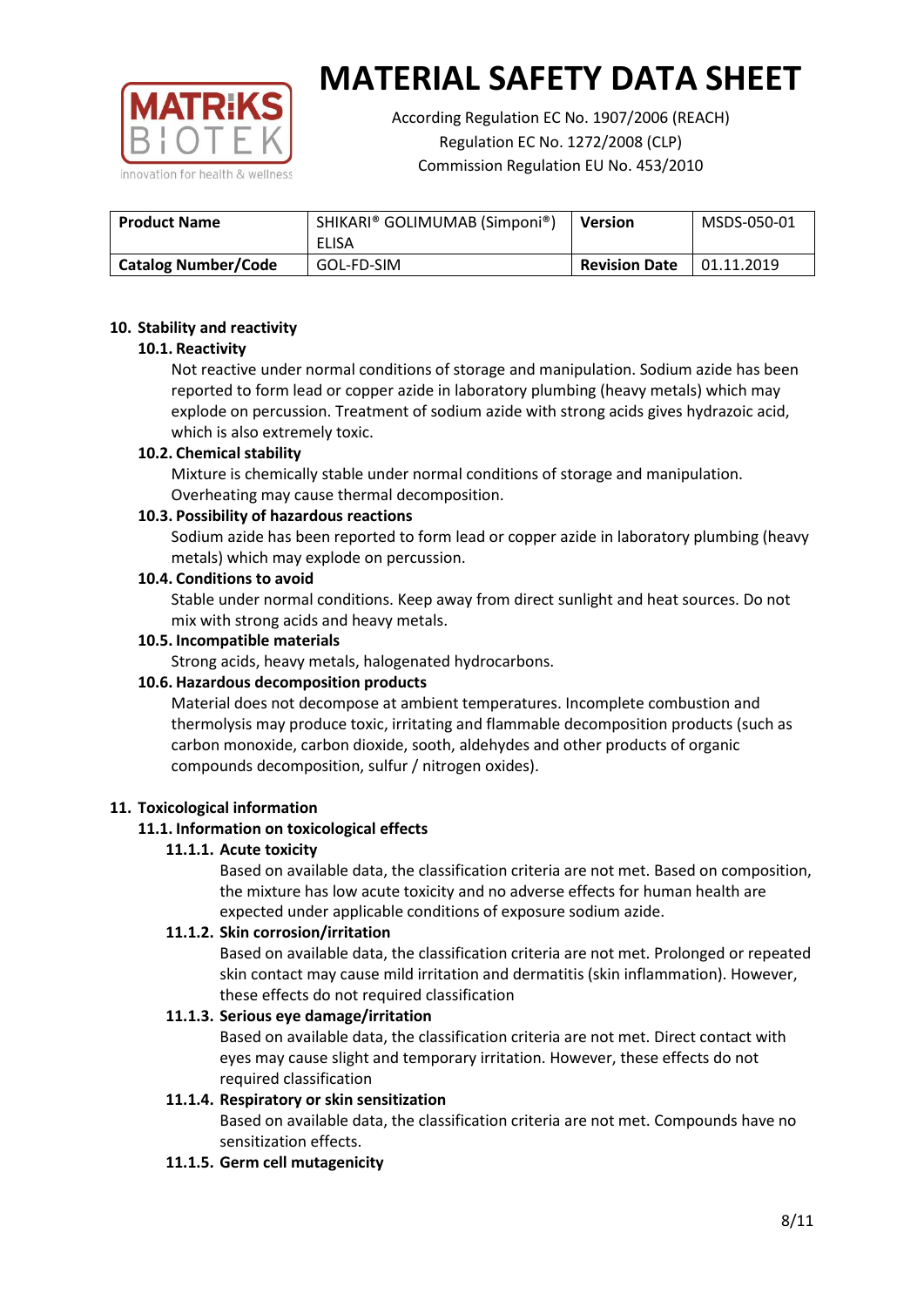

According Regulation EC No. 1907/2006 (REACH) Regulation EC No. 1272/2008 (CLP) Commission Regulation EU No. 453/2010

| <b>Product Name</b>        | SHIKARI® GOLIMUMAB (Simponi®)<br>ELISA | <b>Version</b>       | MSDS-050-01 |
|----------------------------|----------------------------------------|----------------------|-------------|
| <b>Catalog Number/Code</b> | GOL-FD-SIM                             | <b>Revision Date</b> | 01.11.2019  |

Based on available data, the classification criteria are not met. Compounds have no potential for mutagenic activity.

## **11.1.6. Carcinogenicity**

Based on available data, the classification criteria are not met. Compounds have no potential for carcinogenic activity.

## **11.1.7. Reproductive toxicity**

Based on available data, the classification criteria are not met. Compounds have no potential for reproductive toxicity.

## **11.1.8. STOT-single exposure**

Based on available data, the classification criteria are not met

## **11.1.9. STOT-repeated exposure**

Based on available data, the classification criteria are not met.

## **11.1.10. Aspiration hazard**

Based on available data, the classification criteria are not met.

## **12. Ecological information**

#### **12.1. Toxicity**

No data available.

- **12.2. Persistence and degradability** No data available.
- **12.3. Bio accumulative potential** No data available.

**12.4. Mobility in soil**

No data available.

## **12.5. Results of PBT and vPvB assessment**

The substances in the mixture do not meet the PBT/vPvB criteria according to REACH, annex XIII (content <0,1% w/w); the substances in the mixture are not included in the Candidate List of SVHC.

#### **12.6. Other adverse effects** No data available.

## **13. Disposal considerations**

## **13.1. Waste treatment methods**

Product: Waste should be disposed of in accordance with federal, state and local environmental control regulations. Must not be composed together with household garbage.

Uncleaned packaging: Waste should be disposed of in accordance with federal, state and local environmental control regulations. Must not be composed together with household garbage.

General notes: Water hazard class 1 (German Regulation) (Self-assessment): Slightly hazardous for water. Do not allow undiluted product or large quantities of it to reach ground water, water course or sewage system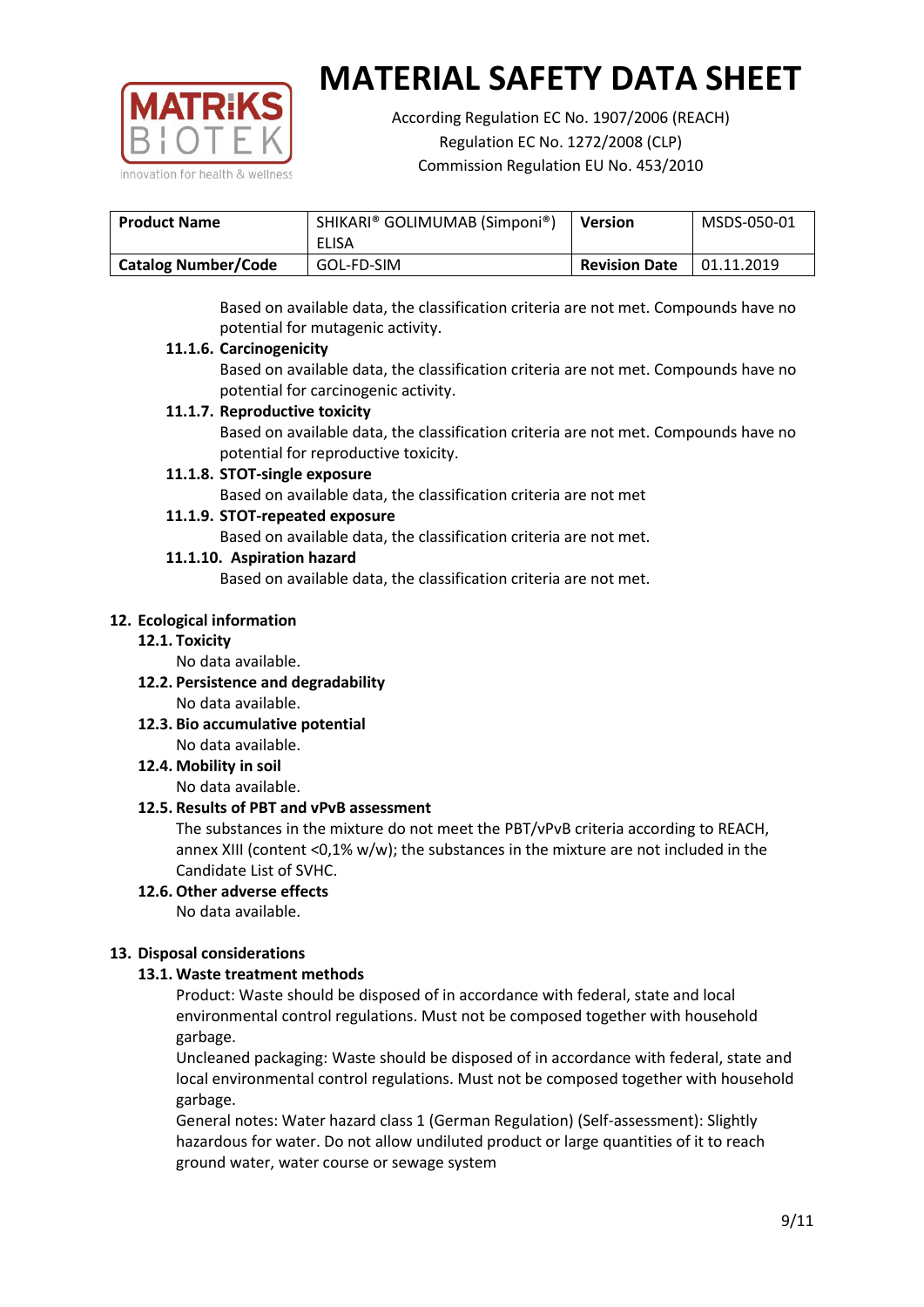

According Regulation EC No. 1907/2006 (REACH) Regulation EC No. 1272/2008 (CLP) Commission Regulation EU No. 453/2010

| <b>Product Name</b>        | SHIKARI® GOLIMUMAB (Simponi®)<br>ELISA | <b>Version</b>       | MSDS-050-01 |
|----------------------------|----------------------------------------|----------------------|-------------|
| <b>Catalog Number/Code</b> | GOL-FD-SIM                             | <b>Revision Date</b> | 01.11.2019  |

## **14. Transport information**

The mixture is not classified as dangerous for transport according to ADR/RID/IMDG/ICAO/IATA/ DGR

- **14.1. UN number:** None
- **14.2. Un proper shipping name:** None
- **14.3. Transport hazard class(es):** None
- **14.4. Packing group:** None
- **14.5. Environmental hazards:** None
- **14.6. Special precautions for user:** Not applicable.
- **14.7. Transport in bulk according to Annex II of MARPOL 73/78 and the IBC Code:** Not applicable.

#### **15. Regulatory information**

This Safety Data Sheet is prepared according to;

REGULATION (EC) No 1907/2006 OF THE EUROPEAN PARLIAMENT AND OF THE COUNCIL of 18 December 2006 concerning the Registration, Evaluation, Authorization and Restriction of Chemicals (REACH), establishing a European Chemicals Agency, amending Directive 1999/45/EC and repealing Council Regulation (EEC) No 793/93 and Commission Regulation (EC) No 1488/94 as well as Council Directive 76/769/EEC and Commission Directives 91/155/EEC, 93/67/EEC, 93/105/EC and 2000/21/EC

## **15.1. Safety, health and environmental regulations/legislation specific for the substance or mixture**

No data available.

## **15.2. Chemical safety assessment**

No data available.

#### **16. Other information**

## **16.1. "H code" and "R Phrases" used in this document**

| H301 | Toxic if swallowed |
|------|--------------------|
|------|--------------------|

- H311 Toxic in contact with skin
- H314 Causes severe skin burns and eye damage
- H315 Causes skin irritation
- H317 May cause an allergic skin reaction
- H319 Cause serious eye irritation
- H331 Toxic if inhaled
- H335 May cause respiratory irritation
- H400 Very toxic to aquatic life